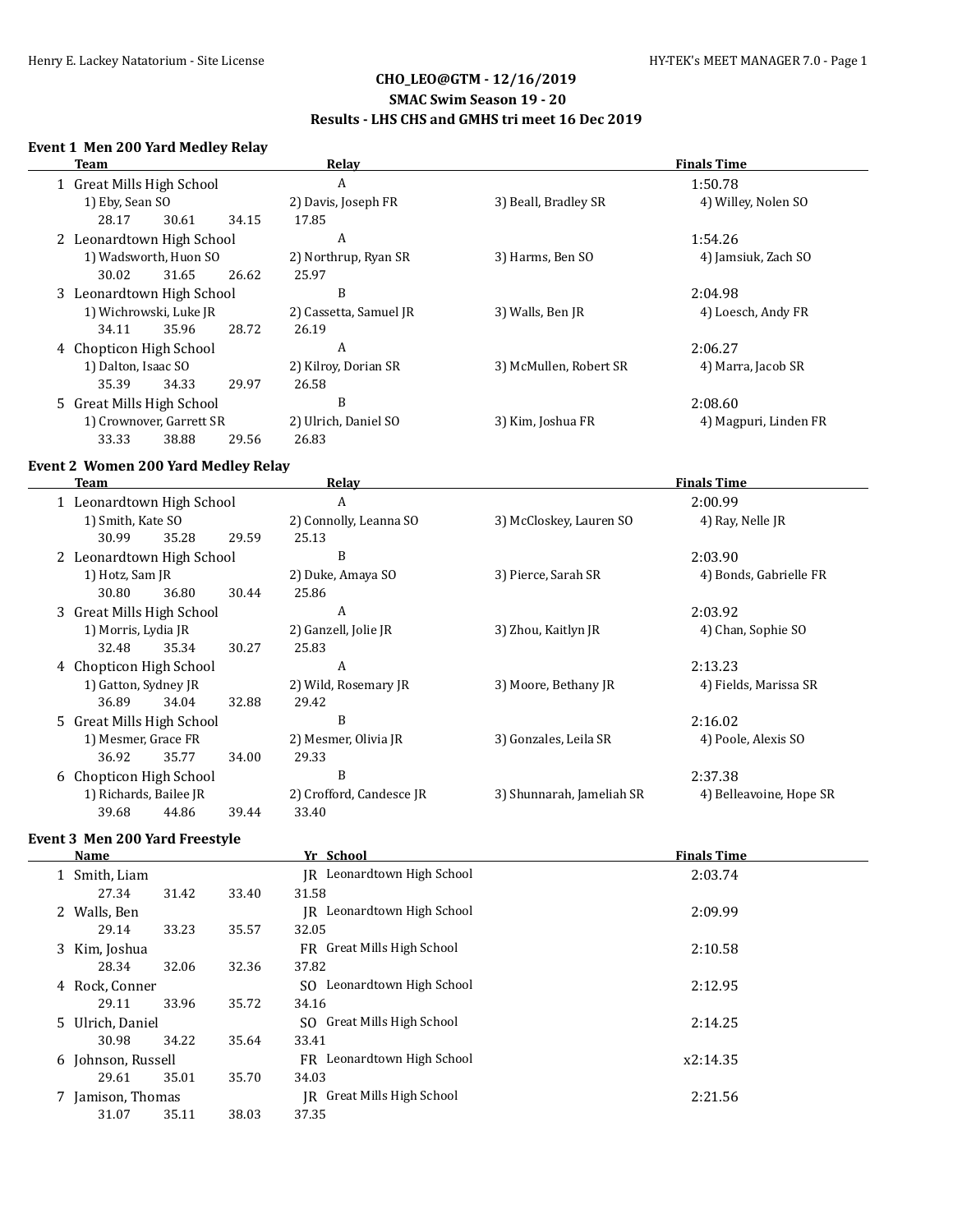### **CHO\_LEO@GTM - 12/16/2019 SMAC Swim Season 19 - 20**

# **Results - LHS CHS and GMHS tri meet 16 Dec 2019**

### **(Event 3 Men 200 Yard Freestyle)**

| Name                 |       |                     | Yr School                  | <b>Finals Time</b> |
|----------------------|-------|---------------------|----------------------------|--------------------|
|                      |       |                     | SO Great Mills High School | x2:29.90           |
| 32.17                | 36.32 | 40.44               | 40.97                      |                    |
| Bowser, Connor<br>Q. |       |                     | FR Chopticon High School   | 2:56.76            |
| 34.83                | 42.21 | 50.56               | 49.16                      |                    |
| 10 Kriete, Brayden   |       |                     | FR Chopticon High School   | 2:56.77            |
| 35.97                | 42.69 | 46.40               | 51.71                      |                    |
|                      |       | 8 Breidenbach, Clay |                            |                    |

#### **Event 4 Women 200 Yard Freestyle**

| Name |                          | Yr School |       |                            | <b>Finals Time</b> |  |  |
|------|--------------------------|-----------|-------|----------------------------|--------------------|--|--|
|      | 1 Chan, Sophie           |           |       | SO Great Mills High School | 2:11.94            |  |  |
|      | 30.76                    | 32.65     | 34.45 | 34.08                      |                    |  |  |
|      | 2 Allred, Caroline       |           |       | FR Leonardtown High School | 2:12.00            |  |  |
|      | 30.05                    | 33.55     | 34.81 | 33.59                      |                    |  |  |
|      | 3 Scott, Laura           |           |       | SR Leonardtown High School | 2:12.48            |  |  |
|      | 30.22                    | 33.86     | 35.26 | 33.14                      |                    |  |  |
|      | 4 Baker, Noe             |           |       | FR Great Mills High School | 2:12.99            |  |  |
|      | 30.12                    | 33.51     | 35.58 | 33.78                      |                    |  |  |
|      | 5 Allred, Adrianne       |           |       | FR Leonardtown High School | 2:18.99            |  |  |
|      | 32.15                    | 36.04     | 36.34 | 34.46                      |                    |  |  |
|      | 6 Wojtowicz, Jenny       |           |       | FR Leonardtown High School | x2:23.40           |  |  |
|      | 31.84                    | 36.37     | 37.59 | 37.60                      |                    |  |  |
|      | 7 Gonzales, Leila        |           |       | SR Great Mills High School | 2:31.29            |  |  |
|      | 34.66                    | 37.87     | 40.12 | 38.64                      |                    |  |  |
| 8    | Corbin, Sadie            |           |       | SO Great Mills High School | x2:42.24           |  |  |
|      | 35.43                    | 39.74     | 43.04 | 44.03                      |                    |  |  |
| 9    | Gillingham, Briley       |           |       | JR Chopticon High School   | 2:52.33            |  |  |
|      | 34.70                    | 1:31.58   | 46.06 |                            |                    |  |  |
| 10   | Shunnarah, Jameliah      |           |       | SR Chopticon High School   | 3:00.51            |  |  |
|      | 36.25                    | 42.77     | 50.36 | 51.13                      |                    |  |  |
|      | 11 Vallandingham, Blayre |           |       | SR Chopticon High School   | 3:07.28            |  |  |
|      | 42.13                    | 48.39     | 50.33 | 46.43                      |                    |  |  |
| 12   | Cusmano, Megan           |           |       | JR Chopticon High School   | x3:23.05           |  |  |
|      | 45.76                    | 54.89     | 55.30 | 47.10                      |                    |  |  |

#### **Event 5 Men 200 Yard IM**

 $\overline{a}$ 

|   | <u>Name </u>       |       |       | Yr School                  | <b>Finals Time</b> |  |  |
|---|--------------------|-------|-------|----------------------------|--------------------|--|--|
|   | 1 Claus, Zach      |       |       | SR Leonardtown High School | 2:06.73            |  |  |
|   | 26.07              | 31.94 | 38.14 | 30.58                      |                    |  |  |
|   | 2 Wojtowicz, Jimmy |       |       | SO Leonardtown High School | 2:12.32            |  |  |
|   | 27.64              | 35.13 | 39.28 | 30.27                      |                    |  |  |
| 3 | Beall, Bradley     |       |       | SR Great Mills High School | 2:16.06            |  |  |
|   | 28.18              | 34.64 | 40.75 | 32.49                      |                    |  |  |
|   | 4 White, Benjamin  |       |       | JR Great Mills High School | 2:20.72            |  |  |
|   | 30.01              | 35.62 | 41.78 | 33.31                      |                    |  |  |
|   | 5 Northrup, Ryan   |       |       | SR Leonardtown High School | 2:22.93            |  |  |
|   | 28.97              | 36.94 | 41.55 | 35.47                      |                    |  |  |
|   | 6 Seo, Kevin       |       |       | SO Great Mills High School | 2:29.13            |  |  |
|   | 32.61              | 38.04 | 43.72 | 34.76                      |                    |  |  |
|   | Wright, Joshua     |       |       | SR Leonardtown High School | x2:35.70           |  |  |
|   | 29.60              | 40.75 | 49.16 | 36.19                      |                    |  |  |
| 8 | Kilroy, Dorian     |       |       | SR Chopticon High School   | 2:44.09            |  |  |
|   | 34.47              | 44.34 | 45.00 | 40.28                      |                    |  |  |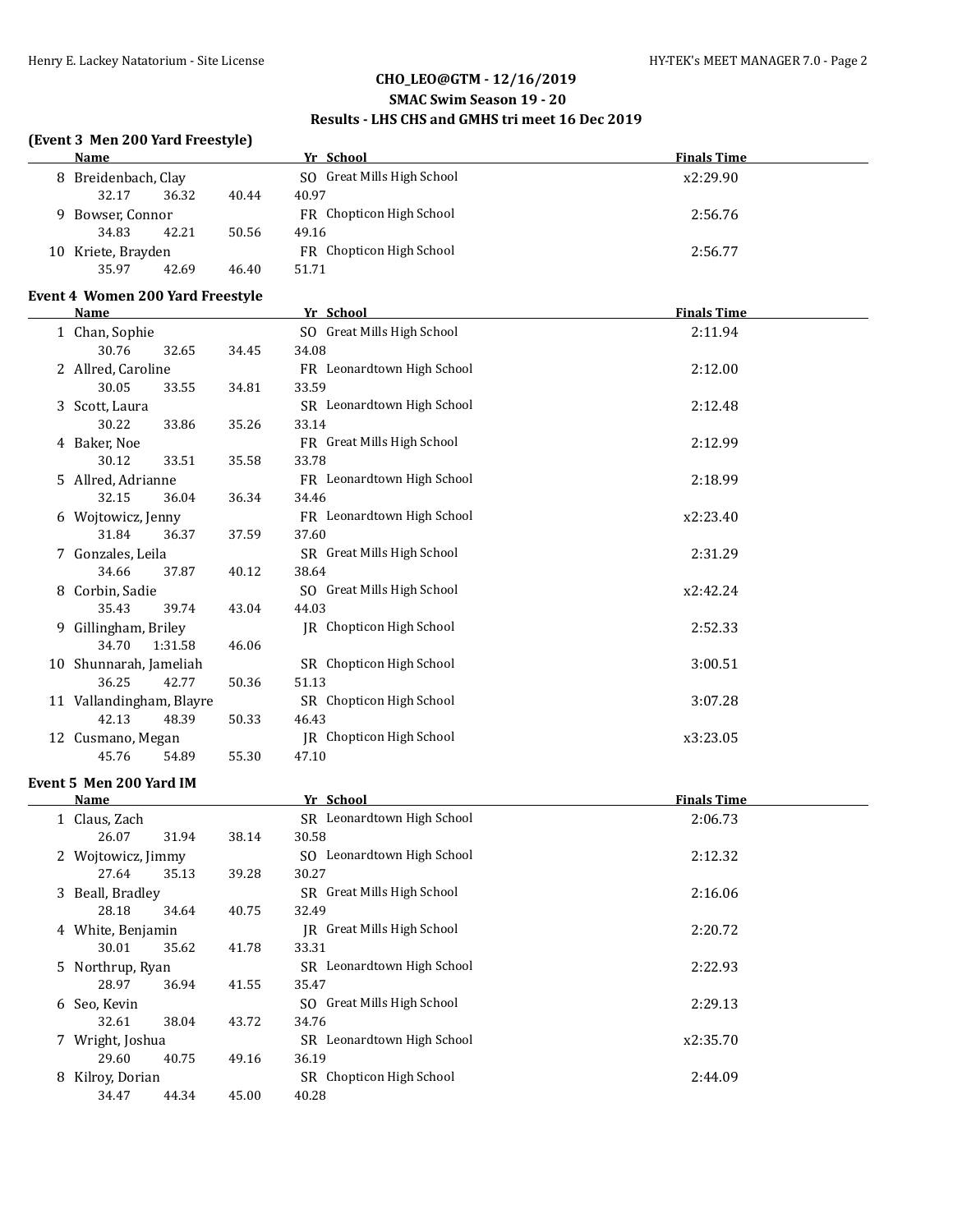### **SMAC Swim Season 19 - 20**

### **Results - LHS CHS and GMHS tri meet 16 Dec 2019**

### **(Event 5 Men 200 Yard IM)**

|    | <b>Name</b>                            |         | Yr School                                  | <b>Finals Time</b> |
|----|----------------------------------------|---------|--------------------------------------------|--------------------|
|    | 9 Pharis, Jonathan                     |         | FR Great Mills High School                 | x2:47.85           |
|    | 38.76<br>44.89                         | 48.84   | 35.36                                      |                    |
|    | --- McMullen, Robert                   |         | SR Chopticon High School                   | DQ                 |
|    | 31.60<br>40.13                         | 49.90   | 37.96                                      |                    |
|    | Event 6 Women 200 Yard IM              |         |                                            |                    |
|    | <u>Name</u>                            |         | Yr School                                  | <b>Finals Time</b> |
|    | 1 Ray, Nelle                           |         | JR Leonardtown High School                 | 2:19.45            |
|    | 28.48<br>34.92                         | 43.60   | 32.45                                      |                    |
|    | 2 Smith, Kate                          |         | SO Leonardtown High School                 | 2:27.76            |
|    | 31.14<br>37.50                         | 44.80   | 34.32                                      |                    |
|    | 3 Raley, Savannah                      |         | SO Great Mills High School                 | 2:29.30            |
|    | 31.51<br>37.47                         | 46.10   | 34.22                                      |                    |
|    | 4 Pierce, Sarah                        |         | SR Leonardtown High School                 | 2:34.87            |
|    | 32.49<br>40.19                         | 47.65   | 34.54                                      |                    |
|    | 5 Morris, Lydia                        |         | JR Great Mills High School                 | 2:40.22            |
|    | 33.88<br>38.68                         | 47.22   | 40.44                                      |                    |
|    | 6 Connolly, Leanna                     |         | SO Leonardtown High School                 | x2:40.26           |
|    | 32.93<br>41.74                         | 45.49   | 40.10                                      |                    |
|    | 7 Wild, Rosemary                       |         | IR Chopticon High School                   | 2:40.88            |
|    | 34.48<br>44.15                         | 45.49   | 36.76                                      |                    |
|    | 8 Ganzell, Jolie<br>35.44<br>50.46     | 49.64   | <b>IR</b> Great Mills High School<br>40.80 | 2:56.34            |
|    | 9 Won, Soo Jin                         |         | SO Great Mills High School                 | x3:01.93           |
|    | 41.71<br>46.99                         | 54.11   | 39.12                                      |                    |
|    | 10 Belleavoine, Hope                   |         | SR Chopticon High School                   | 3:17.37            |
|    | 43.62<br>49.86                         | 57.65   | 46.24                                      |                    |
|    | 11 Crofford, Candesce                  |         | JR Chopticon High School                   | 3:22.63            |
|    | 42.93<br>51.15                         | 1:00.32 | 48.23                                      |                    |
|    | 12 Higgs, Abby                         |         | <b>IR</b> Chopticon High School            | x3:41.21           |
|    | 48.49                                  |         | 53.56                                      |                    |
|    | Event 7 Men 50 Yard Freestyle          |         |                                            |                    |
|    | Name                                   |         | Yr School                                  | <b>Finals Time</b> |
|    | 1 Davis, Zachary                       |         | <b>IR</b> Great Mills High School          | 24.45              |
|    | 2 Willey, Nolen                        |         | SO Great Mills High School                 | 24.47              |
|    | 3 Benson, Taylor                       |         | SR Leonardtown High School                 | 25.13              |
|    | 4 Jamsiuk, Zach                        |         | SO Leonardtown High School                 | 26.32              |
|    | Loesch, Andy                           |         | FR Leonardtown High School                 | 26.94              |
| 6  | Cassetta, Samuel                       |         | Leonardtown High School<br>IR              | x27.24             |
|    | Magpuri, Linden                        |         | FR Great Mills High School                 | 27.34              |
| 8  | Nebel, Samuel                          |         | Chopticon High School<br>IR                | 29.20              |
| 9  | Morris, Peter                          |         | FR Great Mills High School                 | x29.54             |
| 10 | Fields, Connor                         |         | Chopticon High School<br>FR                | 33.05              |
|    | 11 Kriete, Brayden                     |         | Chopticon High School<br>FR                | 34.86              |
| 12 | Scheller, Carson                       |         | Chopticon High School<br>FR                | x37.08             |
|    | <b>Event 8 Women 50 Yard Freestyle</b> |         |                                            |                    |
|    | Name                                   |         | Yr School                                  | <b>Finals Time</b> |
|    | 1 Duke, Amaya                          |         | SO Leonardtown High School                 | 26.69              |
|    | 2 Bonds, Gabrielle                     |         | FR Leonardtown High School                 | 26.86              |
|    | 3 Hotz, Sam                            |         | JR Leonardtown High School                 | 26.97              |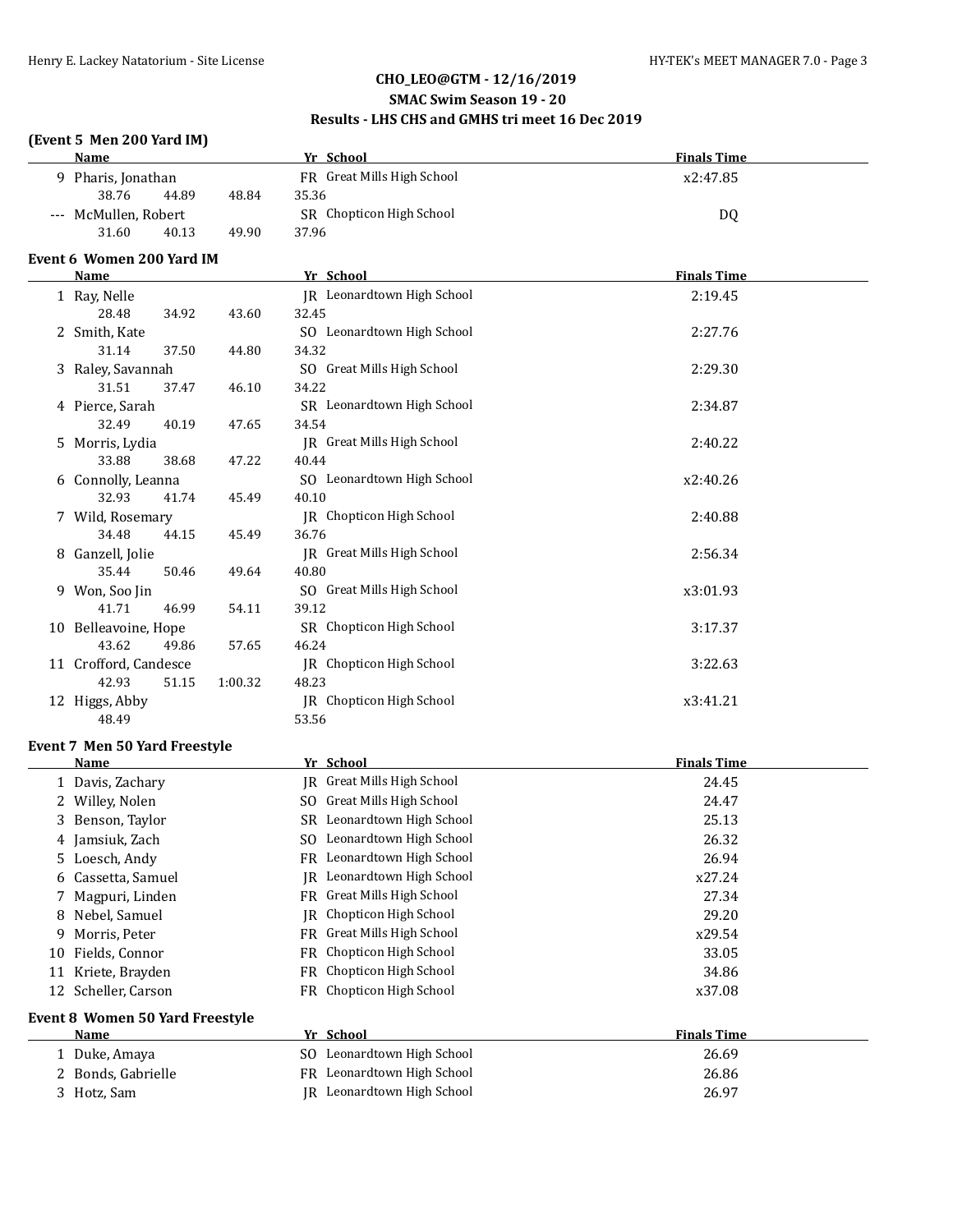# **SMAC Swim Season 19 - 20**

# **Results - LHS CHS and GMHS tri meet 16 Dec 2019**

# **(Event 8 Women 50 Yard Freestyle)**

|    | <b>Name</b>                            |           | Yr School                      | <b>Finals Time</b> |
|----|----------------------------------------|-----------|--------------------------------|--------------------|
|    | 4 Pilkerton, Josilyn                   |           | SR Leonardtown High School     | x28.17             |
|    | 5 Mesmer, Olivia                       |           | IR Great Mills High School     | 28.73              |
| 6  | Zhou, Kaitlyn                          | IR        | <b>Great Mills High School</b> | 28.93              |
|    | 7 Lees, Raisa                          |           | SO Great Mills High School     | 29.65              |
| 8  | Moore, Bethany                         | <b>IR</b> | Chopticon High School          | 29.72              |
| 9  | Hall, Lily                             | <b>FR</b> | <b>Great Mills High School</b> | x32.21             |
| 10 | Long, Mackenzie                        | SR.       | Chopticon High School          | 32.63              |
| 11 | Guy, Grace                             | SO.       | Chopticon High School          | 35.38              |
|    | 12 Drury, Victoria                     |           | FR Chopticon High School       | x40.39             |
|    | <b>Event 11 Men 100 Yard Butterfly</b> |           |                                |                    |
|    | Name                                   |           | Yr School                      | <b>Finals Time</b> |
|    | 1 Wojtowicz, Jimmy                     |           | SO Leonardtown High School     | 59.45              |
|    | 27.35<br>32.10                         |           |                                |                    |
|    | 2 Wadsworth, Huon                      |           | SO Leonardtown High School     | 1:02.67            |
|    | 28.86<br>33.81                         |           |                                |                    |
|    | 3 Smith, Liam                          |           | JR Leonardtown High School     | 1:03.58            |
|    | 29.32<br>34.26                         |           |                                |                    |
|    | 4 Davis, Joseph                        |           | FR Great Mills High School     | 1:03.59            |
|    | 28.70<br>34.89                         |           |                                |                    |
|    | 5 Wright, Joshua                       |           | SR Leonardtown High School     | x1:07.03           |
|    | 30.30<br>36.73                         |           |                                |                    |
|    | 6 Kim, Joshua                          |           | FR Great Mills High School     | 1:10.34            |
|    | 31.38<br>38.96                         |           |                                |                    |
|    | 7 McMullen, Robert                     |           | SR Chopticon High School       | 1:11.98            |
|    | 33.27<br>38.71                         |           |                                |                    |
|    | 8 Breidenbach, Clay                    |           | SO Great Mills High School     | 1:26.95            |
|    | 38.79<br>48.16                         |           |                                |                    |
| 9  | Crownover, Mitchell                    | SO.       | Great Mills High School        | x1:31.89           |
|    | 37.28<br>54.61                         |           |                                |                    |

#### **Event 12 Women 100 Yard Butterfly**

|    | <b>Name</b>                              | Yr School                  | <b>Finals Time</b> |
|----|------------------------------------------|----------------------------|--------------------|
|    | 1 Ray, Nelle<br>28.68<br>32.77           | JR Leonardtown High School | 1:01.45            |
|    | 2 McCloskey, Lauren<br>31.13<br>37.19    | SO Leonardtown High School | 1:08.32            |
|    | 3 Pierce, Sarah<br>32.76<br>36.94        | SR Leonardtown High School | 1:09.70            |
|    | 4 Zhou, Kaitlyn<br>32.44<br>38.45        | IR Great Mills High School | 1:10.89            |
|    | 5 McCauley, Abigail<br>32.86<br>41.57    | SO Leonardtown High School | x1:14.43           |
|    | 6 Gonzales, Leila<br>36.39<br>42.40      | SR Great Mills High School | 1:18.79            |
|    | 7 Torgesen, Hannah<br>37.91<br>45.38     | JR Great Mills High School | 1:23.29            |
| 8  | Gatton, Sydney<br>38.04<br>46.74         | IR Chopticon High School   | 1:24.78            |
| 9. | Coughlan, Zoe<br>38.82<br>46.55          | SR Great Mills High School | x1:25.37           |
|    | 10 Shunnarah, Jameliah<br>41.63<br>58.52 | SR Chopticon High School   | 1:40.15            |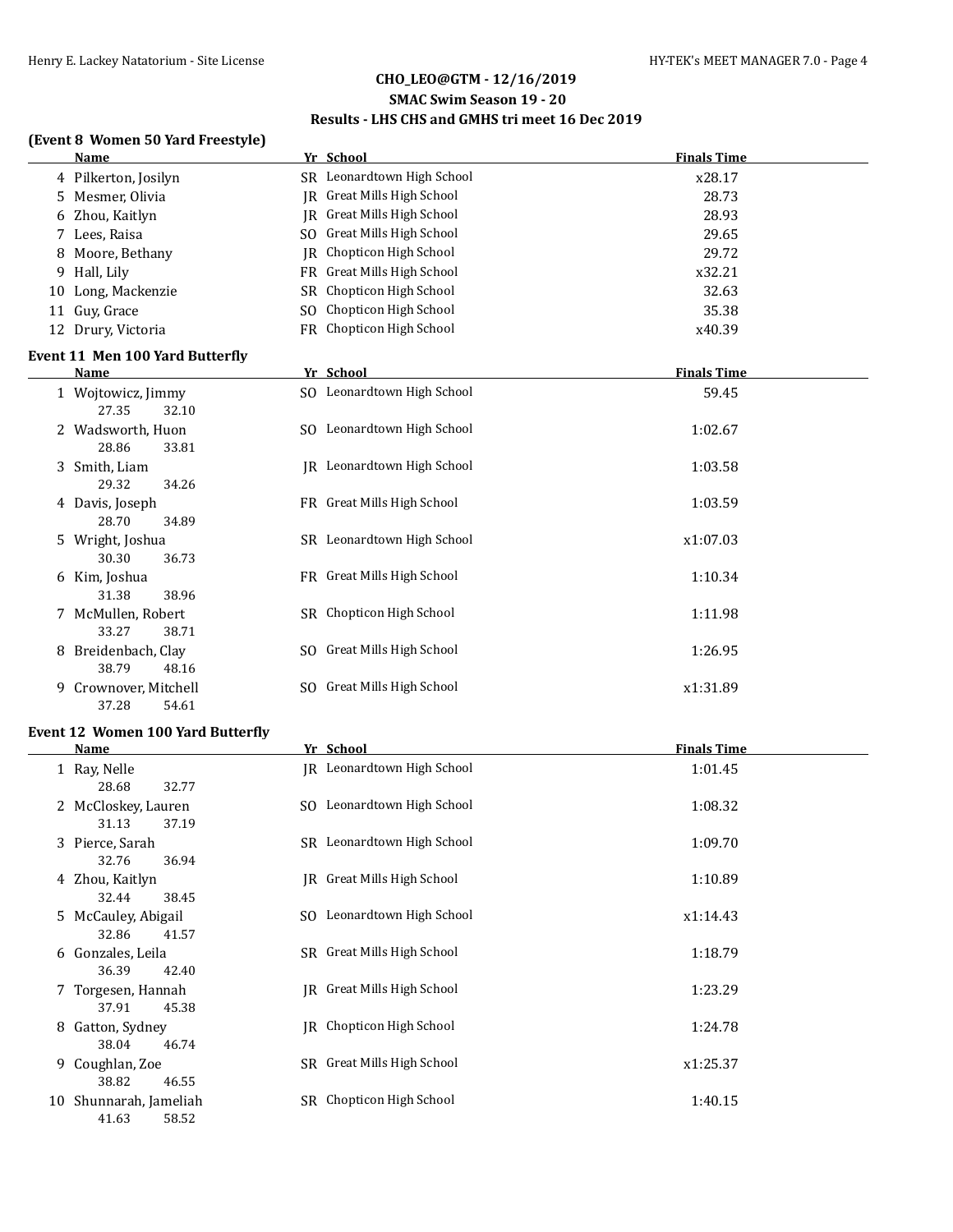#### **SMAC Swim Season 19 - 20 Results - LHS CHS and GMHS tri meet 16 Dec 2019**

#### **(Event 12 Women 100 Yard Butterfly)**

|   | Name                                  | Yr School                  | <b>Finals Time</b> |
|---|---------------------------------------|----------------------------|--------------------|
|   | 11 Cusmano, Megan<br>45.82<br>55.57   | JR Chopticon High School   | 1:41.39            |
|   | --- Fields, Marissa<br>37.59<br>46.26 | SR Chopticon High School   | DQ                 |
|   | Event 13 Men 100 Yard Freestyle       |                            |                    |
|   | Name                                  | Yr School                  | <b>Finals Time</b> |
|   | 1 Claus, Zach<br>24.32<br>26.46       | SR Leonardtown High School | 50.78              |
|   | 2 Konecny, Alex<br>25.20<br>28.13     | SR Leonardtown High School | 53.33              |
|   | 3 Davis, Zachary<br>25.60<br>28.51    | IR Great Mills High School | 54.11              |
|   | 4 Eby, Sean<br>25.66<br>28.59         | SO Great Mills High School | 54.25              |
|   | 5 Willey, Nolen<br>26.90<br>29.51     | SO Great Mills High School | 56.41              |
|   | 6 Benson, Taylor<br>27.80<br>29.97    | SR Leonardtown High School | 57.77              |
|   | 7 Jamsiuk, Zach<br>27.22<br>30.67     | SO Leonardtown High School | x57.89             |
|   | 8 Marra, Jacob<br>30.64<br>35.31      | SR Chopticon High School   | 1:05.95            |
| 9 | Torgesen, Ryan<br>33.03<br>35.85      | FR Great Mills High School | x1:08.88           |
|   | 10 Bowser, Connor<br>38.35<br>41.43   | FR Chopticon High School   | 1:19.78            |
|   | 11 Scheller, Carson<br>41.30<br>50.78 | FR Chopticon High School   | 1:32.08            |

#### **Event 14 Women 100 Yard Freestyle**

|    | Name               | Yr School                      | <b>Finals Time</b> |
|----|--------------------|--------------------------------|--------------------|
|    | 1 Chan, Sophie     | SO Great Mills High School     | 58.86              |
|    | 28.46<br>30.40     |                                |                    |
|    | 2 Allred, Caroline | FR Leonardtown High School     | 1:00.31            |
|    | 29.68<br>30.63     |                                |                    |
|    | 3 Scott, Laura     | SR Leonardtown High School     | 1:00.93            |
|    | 29.04<br>31.89     |                                |                    |
|    | 4 Allred, Adrianne | FR Leonardtown High School     | 1:03.61            |
|    | 30.38<br>33.23     |                                |                    |
|    | 5 Savarese, Shelen | SR Leonardtown High School     | x1:04.16           |
|    | 30.37<br>33.79     |                                |                    |
|    | 6 Poole, Alexis    | Great Mills High School<br>SO. | 1:07.79            |
|    | 31.86<br>35.93     |                                |                    |
|    | 7 Mesmer, Grace    | FR Great Mills High School     | 1:08.65            |
|    | 32.18<br>36.47     |                                |                    |
| 8  | Moore, Bethany     | IR Chopticon High School       | 1:08.66            |
|    | 31.20<br>37.46     |                                |                    |
|    | 9 Long, Mackenzie  | SR Chopticon High School       | 1:14.27            |
|    | 34.63<br>39.64     |                                |                    |
| 10 | Louden, Hannah     | SR Great Mills High School     | x1:19.23           |
|    | 38.05<br>41.18     |                                |                    |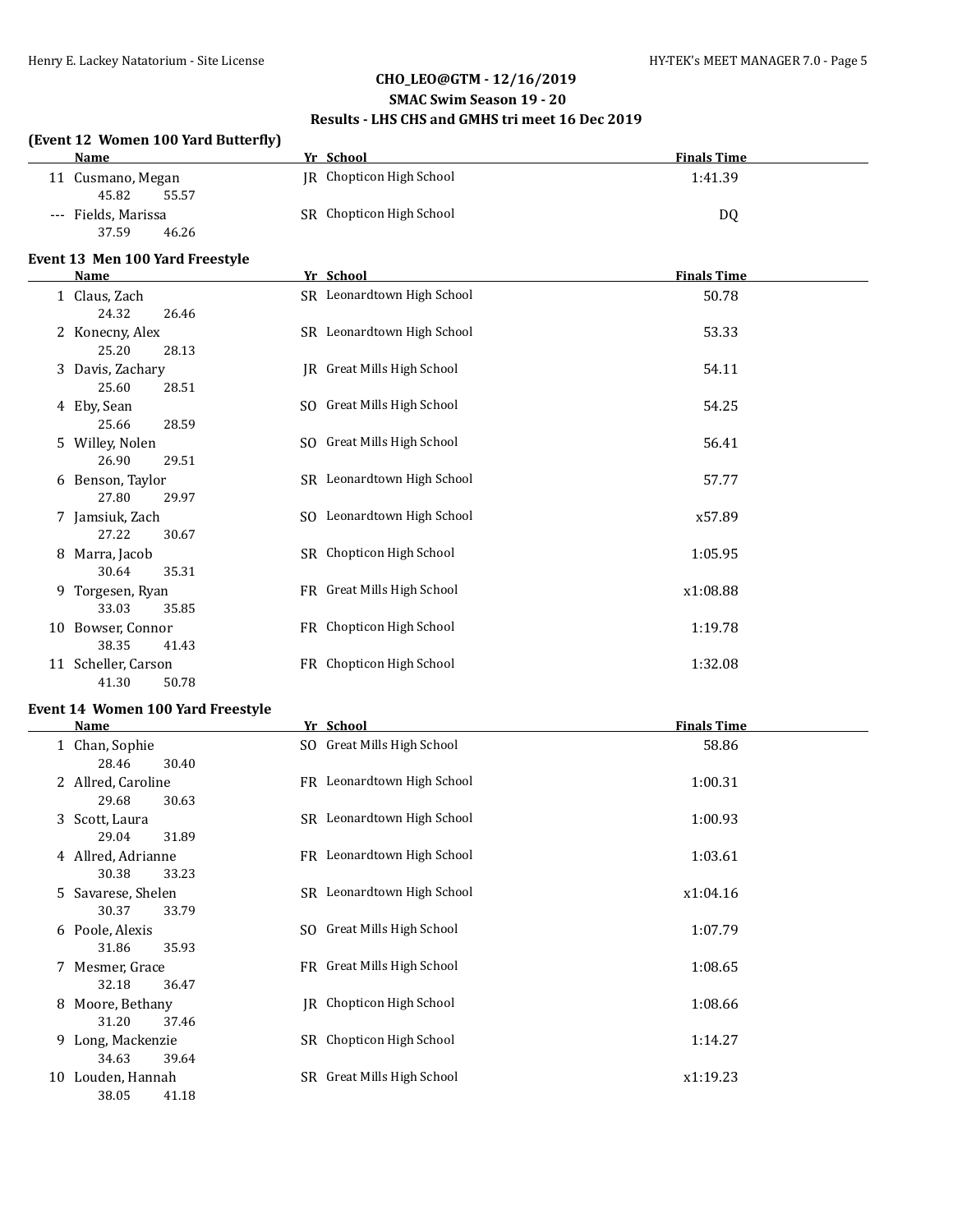#### **SMAC Swim Season 19 - 20 Results - LHS CHS and GMHS tri meet 16 Dec 2019**

#### **(Event 14 Women 100 Yard Freestyle)**

|    | Name                            |       |       | Yr School |                            |                            |       |       | <b>Finals Time</b> |
|----|---------------------------------|-------|-------|-----------|----------------------------|----------------------------|-------|-------|--------------------|
|    | 11 Denham, Kylie<br>38.30       | 41.63 |       |           | SO Chopticon High School   |                            |       |       | 1:19.93            |
|    | 12 Plum, Lea<br>38.16           | 46.11 |       |           | JR Chopticon High School   |                            |       |       | x1:24.27           |
|    |                                 |       |       |           |                            |                            |       |       |                    |
|    | Event 15 Men 500 Yard Freestyle |       |       |           |                            |                            |       |       |                    |
|    | Name                            |       |       | Yr School |                            |                            |       |       | <b>Finals Time</b> |
|    | 1 Beall, Bradley                |       |       |           | SR Great Mills High School |                            |       |       | 5:46.07            |
|    | 28.58                           | 32.13 | 33.81 | 34.57     | 35.46                      | 35.69                      | 35.91 | 36.70 |                    |
|    | 36.51                           | 36.71 |       |           |                            |                            |       |       |                    |
|    | 2 Rock, Conner                  |       |       |           |                            | SO Leonardtown High School |       |       | 5:58.56            |
|    | 29.27                           | 34.25 | 36.75 | 37.11     | 37.04                      | 36.53                      | 37.63 | 37.06 |                    |
|    | 37.32                           | 35.60 |       |           |                            |                            |       |       |                    |
|    | 3 Salter, Graham                |       |       |           |                            | SO Leonardtown High School |       |       | 6:22.19            |
|    | 32.58                           | 37.38 | 39.20 | 39.82     | 39.16                      | 39.39                      | 39.52 | 39.27 |                    |
|    | 39.01                           | 36.86 |       |           |                            |                            |       |       |                    |
|    | 4 Jamison, Thomas               |       |       |           | JR Great Mills High School |                            |       |       | 6:35.93            |
|    | 32.60                           | 36.79 | 38.54 | 39.96     | 40.22                      | 40.77                      | 41.31 | 43.88 |                    |
|    | 42.01                           | 39.85 |       |           |                            |                            |       |       |                    |
| 5. | Marra, Jacob                    |       |       |           | SR Chopticon High School   |                            |       |       | 6:37.71            |
|    | 35.23                           | 40.77 | 44.11 | 45.40     | 46.56                      | 47.44                      | 47.47 | 47.90 |                    |
|    | 42.73                           | 0.10  |       |           |                            |                            |       |       |                    |
|    |                                 |       |       |           | SO Chopticon High School   |                            |       |       | 6:39.65            |
|    | 6 Dalton, Isaac                 |       |       |           |                            |                            |       |       |                    |
|    | 31.54                           | 37.90 | 40.49 | 1:24.37   | 42.54                      | 1:27.46                    | 40.40 | 34.85 |                    |
|    | 0.10                            |       |       |           |                            |                            |       |       |                    |

#### **Event 16 Women 500 Yard Freestyle**

|   | <b>Name</b>           |       |         | Yr School |                            |                            |       |       | <b>Finals Time</b> |  |
|---|-----------------------|-------|---------|-----------|----------------------------|----------------------------|-------|-------|--------------------|--|
|   | 1 Bonds, Gabrielle    |       |         |           |                            | FR Leonardtown High School |       |       | 5:39.07            |  |
|   | 30.39                 | 33.37 | 34.36   | 35.14     | 34.41                      | 34.34                      | 34.73 | 34.89 |                    |  |
|   | 34.31                 | 33.13 |         |           |                            |                            |       |       |                    |  |
|   | 2 Baker, Noe          |       |         |           | FR Great Mills High School |                            |       |       | 5:50.69            |  |
|   | 30.92                 | 33.94 | 35.25   | 36.62     | 35.86                      | 35.66                      | 35.53 | 36.41 |                    |  |
|   | 36.38                 | 34.12 |         |           |                            |                            |       |       |                    |  |
|   | 3 Duke, Amaya         |       |         |           |                            | SO Leonardtown High School |       |       | 5:53.69            |  |
|   | 29.15                 | 33.68 | 34.89   | 35.85     | 36.55                      | 36.51                      | 37.23 | 36.90 |                    |  |
|   | 37.20                 | 35.73 |         |           |                            |                            |       |       |                    |  |
|   | 4 Lees, Raisa         |       |         |           | SO Great Mills High School |                            |       |       | 6:54.65            |  |
|   | 35.63                 | 41.53 | 42.76   | 42.83     | 42.91                      | 42.66                      | 42.88 | 42.76 |                    |  |
|   | 42.25                 | 38.44 |         |           |                            |                            |       |       |                    |  |
|   | 5 Richards, Bailee    |       |         |           | IR Chopticon High School   |                            |       |       | 7:41.92            |  |
|   | 38.47                 | 43.42 | 1:34.96 | 48.20     | 47.64                      | 47.98                      | 48.38 | 47.95 |                    |  |
|   | 44.91                 | 0.01  |         |           |                            |                            |       |       |                    |  |
| 6 | Vallandingham, Blayre |       |         |           | SR Chopticon High School   |                            |       |       | 8:39.47            |  |
|   | 43.87                 | 50.13 | 53.28   | 53.39     | 53.92                      | 53.74                      | 54.37 | 54.91 |                    |  |
|   | 54.21                 | 47.65 |         |           |                            |                            |       |       |                    |  |

### **Event 17 Men 200 Yard Freestyle Relay**

| Team                    |       |       | Relav            | <b>Finals Time</b>  |                   |  |
|-------------------------|-------|-------|------------------|---------------------|-------------------|--|
| Leonardtown High School |       |       |                  |                     | 1:35.91           |  |
| 1) Wojtowicz, Jimmy SO  |       |       | 2) Harms, Ben SO | 3) Konecny, Alex SR | 4) Claus, Zach SR |  |
| 24.43                   | 23.99 | 24.36 | 23.13            |                     |                   |  |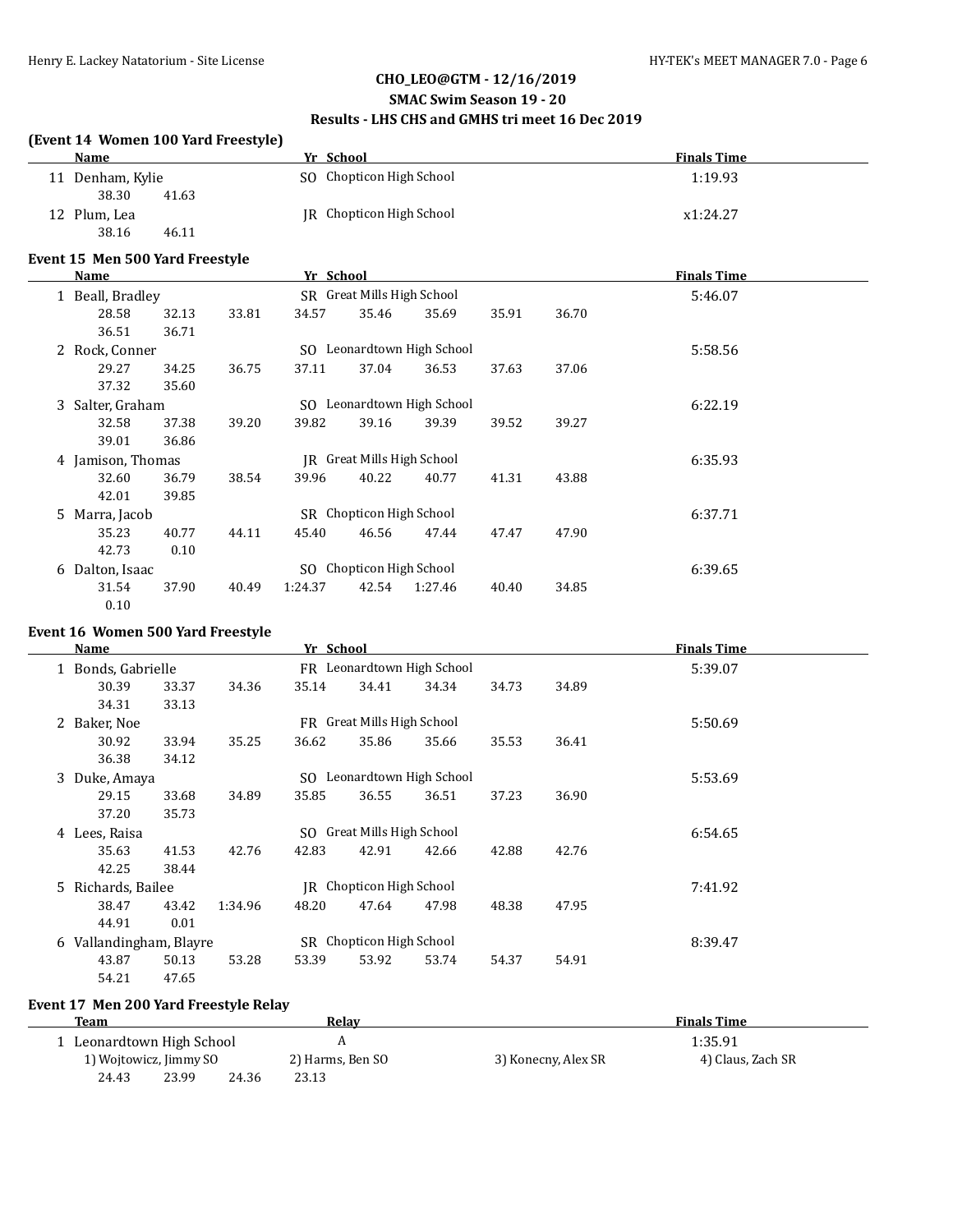#### **SMAC Swim Season 19 - 20 Results - LHS CHS and GMHS tri meet 16 Dec 2019**

#### **(Event 17 Men 200 Yard Freestyle Relay)**

| Team                        | <b>Relay</b>          | <b>Finals Time</b>    |                       |  |
|-----------------------------|-----------------------|-----------------------|-----------------------|--|
| 2 Great Mills High School   | A                     |                       | 1:38.89               |  |
| 1) Willey, Nolen SO         | 2) White, Benjamin JR | 3) Eby, Sean SO       | 4) Davis, Zachary JR  |  |
| 23.99<br>25.17<br>24.41     | 25.32                 |                       |                       |  |
| 3 Leonardtown High School   | B                     |                       | 1:41.96               |  |
| 1) Smith, Liam JR           | 2) Benson, Taylor SR  | 3) Jamsiuk, Zach SO   | 4) Wadsworth, Huon SO |  |
| 25.21<br>25.38<br>26.12     | 25.25                 |                       |                       |  |
| 4 Chopticon High School     | A                     |                       | 2:21.52               |  |
| 1) Scheller, Carson FR      | 2) Bowser, Connor FR  | 3) Kriete, Brayden FR | 4) Nebel, Samuel JR   |  |
| 41.90<br>46.27<br>28.31     | 25.04                 |                       |                       |  |
| --- Great Mills High School | B                     |                       | DO.                   |  |
| 1) Crownover, Garrett SR    | 2) Seo, Kevin SO      | 3) Ulrich, Daniel SO  | 4) Magpuri, Linden FR |  |
| 27.38<br>27.87<br>27.83     | 28.12                 |                       |                       |  |

### **Event 18 Women 200 Yard Freestyle Relay**

| Team                      |                           |       |       | Relay                    | <b>Finals Time</b>      |                         |  |  |
|---------------------------|---------------------------|-------|-------|--------------------------|-------------------------|-------------------------|--|--|
| 1 Leonardtown High School |                           |       |       | A                        |                         | 1:51.42                 |  |  |
|                           | 1) Connolly, Leanna SO    |       |       | 2) Pilkerton, Josilyn SR | 3) Allred, Caroline FR  | 4) Smith, Kate SO       |  |  |
|                           | 29.00                     | 27.61 | 27.50 | 27.31                    |                         |                         |  |  |
|                           | 2 Great Mills High School |       |       | A                        |                         | 1:53.98                 |  |  |
|                           | 1) Morris, Lydia JR       |       |       | 2) Mesmer, Olivia JR     | 3) Raley, Savannah SO   | 4) Baker, Noe FR        |  |  |
|                           | 29.62                     | 28.36 | 27.35 | 28.65                    |                         |                         |  |  |
|                           | 3 Leonardtown High School |       |       | B                        |                         | 1:56.10                 |  |  |
|                           | 1) Allred, Adrianne FR    |       |       | 2) O'Connor, Anne JR     | 3) McCauley, Abigail SO | 4) Jarrett, Alexis SO   |  |  |
|                           | 28.83                     | 29.33 | 28.40 | 29.54                    |                         |                         |  |  |
|                           | 4 Chopticon High School   |       |       | A                        |                         | 1:57.88                 |  |  |
|                           | 1) Wild, Rosemary JR      |       |       | 2) Gatton, Sydney JR     | 3) Moore, Bethany JR    | 4) Fields, Marissa SR   |  |  |
|                           | 28.08                     | 29.94 | 30.56 | 29.30                    |                         |                         |  |  |
|                           | 5 Great Mills High School |       |       | B                        |                         | 2:01.81                 |  |  |
|                           | 1) Lees, Raisa SO         |       |       | 2) Won, Soo Jin SO       | 3) Poole, Alexis SO     | 4) Mesmer, Grace FR     |  |  |
|                           | 30.34                     | 30.91 | 29.89 | 30.67                    |                         |                         |  |  |
|                           | 6 Chopticon High School   |       |       | B                        |                         | 2:23.72                 |  |  |
|                           | 1) Long, Mackenzie SR     |       |       | 2) Plum, Lea JR          | 3) Cusmano, Megan JR    | 4) Belleavoine, Hope SR |  |  |
|                           | 33.71                     | 37.21 | 37.65 | 35.15                    |                         |                         |  |  |

#### **Event 19 Men 100 Yard Backstroke**

| Name                                                      |     | Yr School                  | <b>Finals Time</b> |
|-----------------------------------------------------------|-----|----------------------------|--------------------|
| 1 Eby, Sean<br>31.89<br>29.74                             |     | SO Great Mills High School | 1:01.63            |
| 2 Konecny, Alex<br>32.94<br>30.51                         |     | SR Leonardtown High School | 1:03.45            |
| 3 Harms, Ben<br>31.51<br>36.45                            |     | SO Leonardtown High School | 1:07.96            |
| 4 Cassetta, Samuel<br>34.36<br>38.19                      | IR  | Leonardtown High School    | 1:12.55            |
| 5 Bryan, Caleb                                            | SO. | Leonardtown High School    | x1:13.09           |
| 35.24<br>37.85<br>6 Crownover, Garrett                    | SR. | Great Mills High School    | 1:13.13            |
| 1:12.83<br>0.30<br>7 Seo, Kevin                           | SO. | Great Mills High School    | 1:13.50            |
| 37.80<br>35.70<br>8 Crownover, Mitchell<br>38.72<br>39.50 | SO. | Great Mills High School    | x1:18.22           |
|                                                           |     |                            |                    |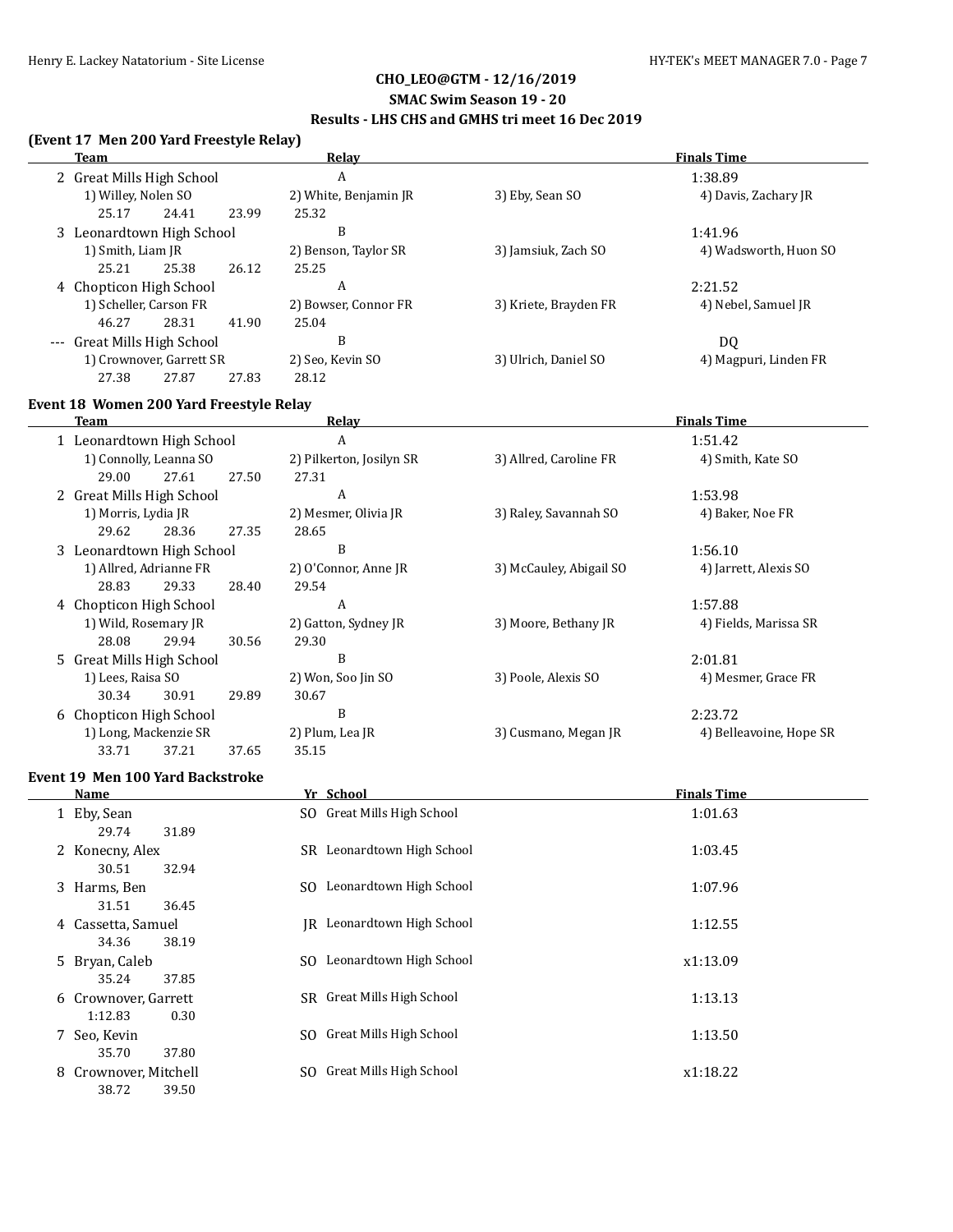#### **SMAC Swim Season 19 - 20**

### **Results - LHS CHS and GMHS tri meet 16 Dec 2019**

### **(Event 19 Men 100 Yard Backstroke)**

| Name                                                    | Yr School                       | <b>Finals Time</b> |
|---------------------------------------------------------|---------------------------------|--------------------|
| Nebel, Samuel<br>9.<br>1:23.29<br>0.07                  | <b>IR</b> Chopticon High School | 1:23.36            |
| Dalton, Isaac<br>10                                     | SO Chopticon High School        | 1:23.85            |
| Absher, Tabor<br>11                                     | FR Chopticon High School        | 1:51.13            |
| 59.95<br>51.18<br>--- Fields, Connor<br>1:32.50<br>0.17 | FR Chopticon High School        | DQ                 |

#### **Event 20 Women 100 Yard Backstroke**

|    | Name                                    | Yr School                    | <b>Finals Time</b> |
|----|-----------------------------------------|------------------------------|--------------------|
|    | 1 McCloskey, Lauren<br>32.35<br>34.29   | SO Leonardtown High School   | 1:06.64            |
|    | 2 Hotz, Sam<br>32.26<br>35.13           | JR Leonardtown High School   | 1:07.39            |
| 3  | Smith, Kate<br>33.02<br>34.85           | SO Leonardtown High School   | 1:07.87            |
|    | 4 Morris, Lydia<br>35.03<br>35.49       | JR Great Mills High School   | 1:10.52            |
|    | 5 Raley, Savannah<br>33.68<br>37.41     | SO Great Mills High School   | 1:11.09            |
|    | 6 deBrabander, Rachel<br>34.39<br>38.70 | SR Leonardtown High School   | x1:13.09           |
|    | 7 Gatton, Sydney<br>37.75<br>41.89      | IR Chopticon High School     | 1:19.64            |
| 8  | Mesmer, Grace<br>39.65<br>42.38         | FR Great Mills High School   | 1:22.03            |
| 9  | Won, Soo Jin<br>43.47<br>44.31          | SO Great Mills High School   | x1:27.78           |
|    | 10 Belleavoine, Hope                    | SR Chopticon High School     | 1:31.72            |
| 11 | Richards, Bailee<br>44.10<br>48.48      | Chopticon High School<br>IR  | 1:32.58            |
|    | 12 Wood, Katie<br>53.13<br>59.80        | Chopticon High School<br>SR. | x1:52.93           |

#### **Event 21 Men 100 Yard Breaststroke**

| Name                                        | Yr School                         | <b>Finals Time</b> |
|---------------------------------------------|-----------------------------------|--------------------|
| 1 White, Benjamin<br>32.85<br>36.89         | <b>IR</b> Great Mills High School | 1:09.74            |
| 2 Davis, Joseph<br>33.35<br>36.65           | FR Great Mills High School        | 1:10.00            |
| 3 Northrup, Ryan<br>32.69<br>37.42          | SR Leonardtown High School        | 1:10.11            |
| 4 Cassetta, Will<br>35.84<br>41.82          | FR Leonardtown High School        | 1:17.66            |
| 5 Kilroy, Dorian<br>35.71<br>42.48          | SR Chopticon High School          | 1:18.19            |
| 6 Walls, Ben<br>38.99<br>45.24              | Leonardtown High School<br>IR     | 1:24.23            |
| 7 Pharis, Jonathan<br>39.22<br>45.37        | FR Great Mills High School        | 1:24.59            |
| Wichrowski, Luke<br>$---$<br>36.45<br>41.33 | Leonardtown High School<br>IR     | DQ                 |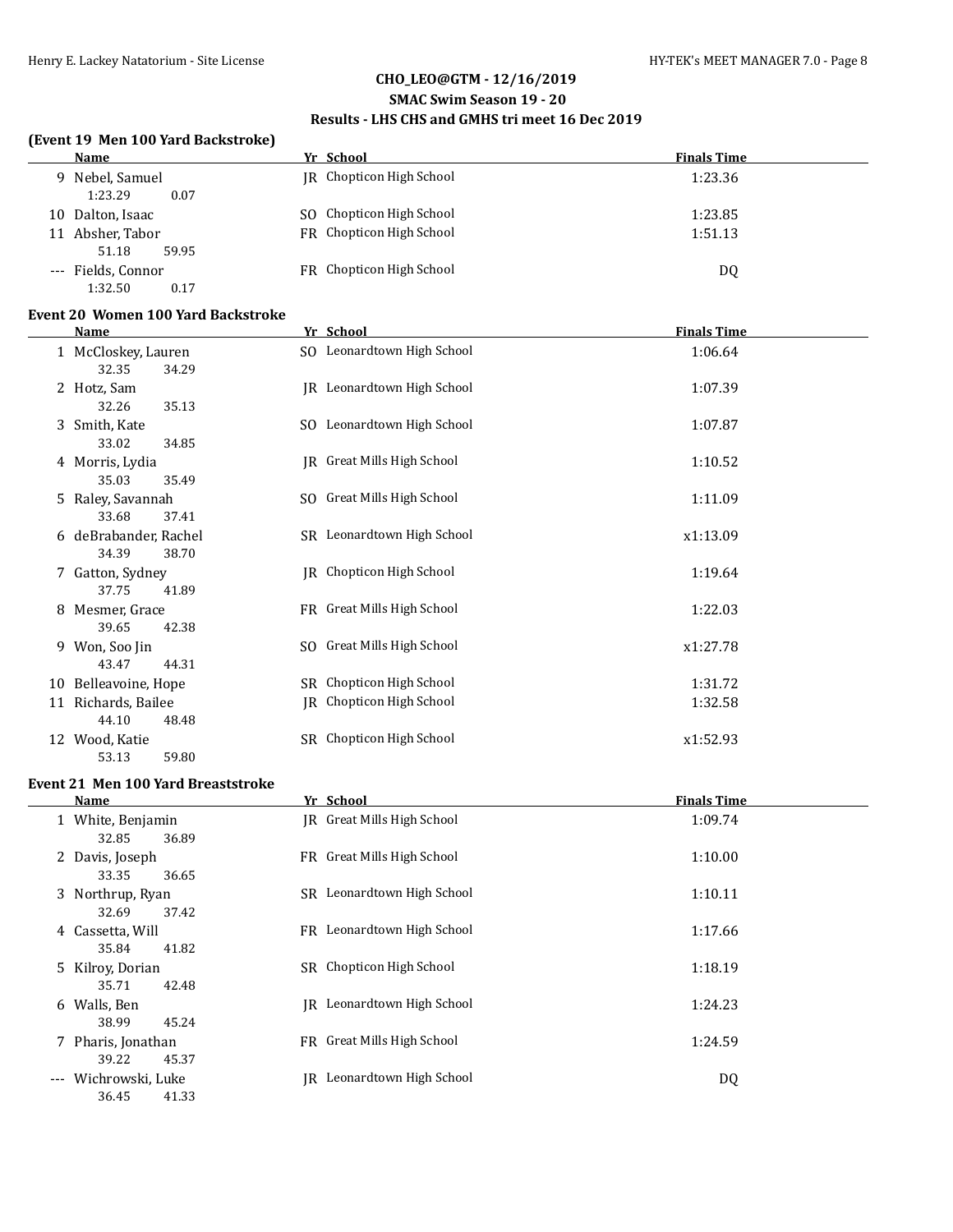#### **SMAC Swim Season 19 - 20 Results - LHS CHS and GMHS tri meet 16 Dec 2019**

#### **Event 22 Women 100 Yard Breaststroke**

| Name                                    | Yr School                         | <b>Finals Time</b> |
|-----------------------------------------|-----------------------------------|--------------------|
| 1 Connolly, Leanna<br>37.28<br>40.88    | SO Leonardtown High School        | 1:18.16            |
| 2 Wild, Rosemary<br>36.72<br>42.87      | JR Chopticon High School          | 1:19.59            |
| 3 Ganzell, Jolie<br>38.34<br>42.86      | JR Great Mills High School        | 1:21.20            |
| 4 Frill, Madison<br>38.36<br>43.29      | <b>IR</b> Leonardtown High School | 1:21.65            |
| 5 Jarrett, Alexis<br>38.48<br>43.51     | SO Leonardtown High School        | 1:21.99            |
| 6 Mesmer, Olivia<br>36.88<br>46.18      | JR Great Mills High School        | 1:23.06            |
| 7 Savarese, Shelen<br>40.30<br>44.36    | SR Leonardtown High School        | x1:24.66           |
| 8 Fields, Marissa<br>40.07<br>45.77     | SR Chopticon High School          | 1:25.84            |
| 9 Corbin, Sadie<br>42.40<br>48.34       | SO Great Mills High School        | 1:30.74            |
| 10 Torgesen, Hannah<br>43.88<br>49.64   | IR Great Mills High School        | x1:33.52           |
| 11 Crofford, Candesce<br>45.45<br>56.69 | JR Chopticon High School          | 1:42.14            |
| 12 Higgs, Abby<br>48.82<br>1:00.06      | Chopticon High School<br>IR       | x1:48.88           |

#### **Event 23 Men 400 Yard Freestyle Relay**

| Team                |                           |                           |         |         | Relay                 |         | <b>Finals Time</b> |                       |                        |
|---------------------|---------------------------|---------------------------|---------|---------|-----------------------|---------|--------------------|-----------------------|------------------------|
|                     |                           | 1 Leonardtown High School |         | A       |                       |         |                    |                       | 3:36.25                |
|                     |                           | 1) Wojtowicz, Jimmy SO    |         |         | 2) Wadsworth, Huon SO |         |                    | 3) Konecny, Alex SR   | 4) Claus, Zach SR      |
|                     | 25.71                     | 53.50                     | 26.31   | 54.43   | 28.19                 | 57.75   | 23.71              | 50.57                 |                        |
|                     | 2 Great Mills High School |                           |         | A       |                       |         |                    |                       | 3:41.23                |
|                     | 1) Beall, Bradley SR      |                           |         |         | 2) Davis, Zachary JR  |         |                    | 3) White, Benjamin JR | 4) Davis, Joseph FR    |
|                     | 25.98                     | 54.67                     | 26.02   | 55.57   | 26.79                 | 56.23   | 24.96              | 54.76                 |                        |
|                     | 3 Leonardtown High School |                           |         | B       |                       |         |                    |                       | 3:47.48                |
|                     | 1) Smith, Liam JR         |                           |         |         | 2) Loesch, Andy FR    |         |                    | 3) Benson, Taylor SR  | 4) Harms, Ben SO       |
|                     | 26.20                     | 54.19                     | 27.96   | 58.32   | 27.83                 | 57.99   | 25.88              | 56.98                 |                        |
|                     | 4 Great Mills High School |                           |         | B       |                       |         |                    |                       | 4:07.33                |
|                     | 1) Kim, Joshua FR         |                           |         |         | 2) Magpuri, Linden FR |         |                    | 3) Ulrich, Daniel SO  | 4) Seo, Kevin SO       |
|                     | 28.71                     | 1:01.67                   | 29.61   | 1:02.77 | 29.73                 | 1:01.58 | 29.56              | 1:01.31               |                        |
|                     | 5 Chopticon High School   |                           |         | B       |                       |         |                    |                       | 5:16.22                |
|                     |                           | 1) Scheller, Carson FR    |         |         | 2) Bowser, Connor FR  |         |                    | 3) Kriete, Brayden FR | 4) Dalton, Isaac SO    |
|                     |                           | 41.51 1:37.74             | 33.50   | 1:14.81 | 35.88                 | 1:49.66 | 34.01              |                       |                        |
| $\qquad \qquad - -$ | Chopticon High School     |                           |         | A       |                       |         |                    |                       | DQ                     |
|                     | 1) Kilroy, Dorian SR      |                           |         |         | 2) Nebel, Samuel JR   |         |                    | 3) Marra, Jacob SR    | 4) McMullen, Robert SR |
|                     | 31.84                     | 1:08.69                   | 1:13.71 | 1:44.69 | 36.54                 | 1:04.74 | 31.44              | 31.40                 |                        |
|                     |                           |                           |         |         |                       |         |                    |                       |                        |

# **Event 24 Women 400 Yard Freestyle Relay**

| Team                    |       |       |                   | Relav |       |                 |       | <b>Finals Time</b> |  |
|-------------------------|-------|-------|-------------------|-------|-------|-----------------|-------|--------------------|--|
| Leonardtown High School |       |       |                   |       |       | 3:53.69         |       |                    |  |
| 1) Bonds, Gabrielle FR  |       |       | 2) Duke, Amaya SO |       |       | 3) Hotz, Sam JR |       | 4) Ray, Nelle JR   |  |
| 28.82                   | 59.50 | 27.92 | 59.56             | 27.78 | 59.43 | 26.04           | 55.20 |                    |  |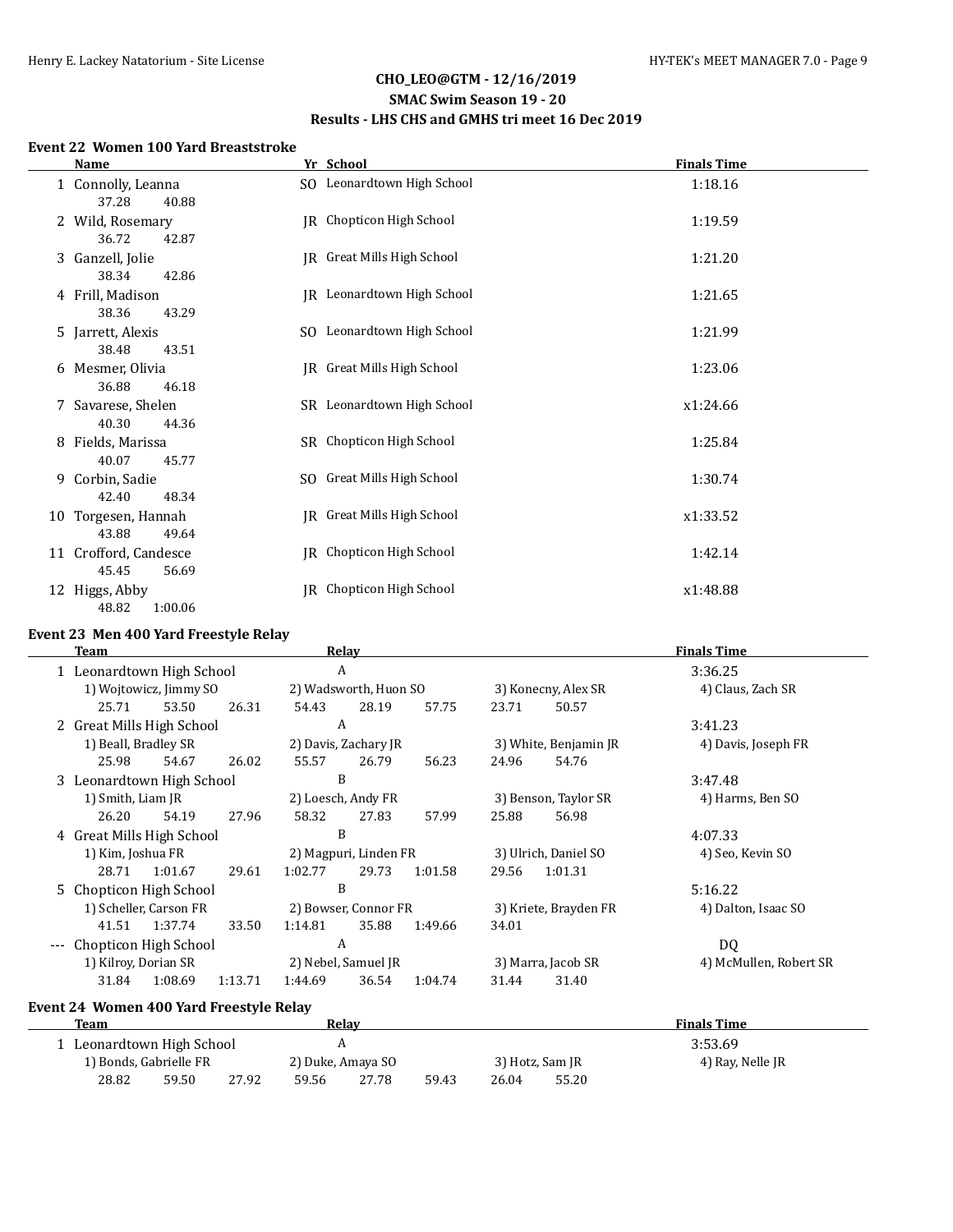#### **SMAC Swim Season 19 - 20 Results - LHS CHS and GMHS tri meet 16 Dec 2019**

### **(Event 24 Women 400 Yard Freestyle Relay)**

| Team                      | Relay                                  | <b>Finals Time</b>                                 |  |  |
|---------------------------|----------------------------------------|----------------------------------------------------|--|--|
| 2 Leonardtown High School | B                                      | 4:07.99                                            |  |  |
| 1) Allred, Caroline FR    | 2) Allred, Adrianne FR                 | 4) McCloskey, Lauren SO<br>3) Scott, Laura SR      |  |  |
| 1:00.66<br>29.78          | 29.60<br>29.20<br>1:02.24<br>1:01.91   | 1:03.18<br>30.30                                   |  |  |
| 3 Great Mills High School | A                                      | 4:08.12                                            |  |  |
| 1) Zhou, Kaitlyn JR       | 2) Baker, Noe FR                       | 3) Raley, Savannah SO<br>4) Chan, Sophie SO        |  |  |
| 1:08.50<br>30.51          | 29.45<br>24.61<br>57.34<br>1:04.27     | 58.01<br>27.65                                     |  |  |
| 4 Chopticon High School   | A                                      | 5:21.19                                            |  |  |
| 1) Cusmano, Megan JR      | 2) Richards, Bailee JR                 | 3) Shunnarah, Jameliah SR<br>4) Long, Mackenzie SR |  |  |
| 1:30.30<br>41.23          | 40.73<br>1:20.67<br>1:54.97<br>1:14.69 | 41.23<br>41.24                                     |  |  |
| 5 Chopticon High School   | B                                      | 5:47.30                                            |  |  |
| 1) Wood, Katie SR         | 2) Plum, Lea JR                        | 3) Guy, Grace SO<br>4) Higgs, Abby JR              |  |  |
| 40.97<br>1:32.34          | 36.26<br>37.48<br>1:23.61<br>1:18.77   | 1:32.58<br>42.55                                   |  |  |